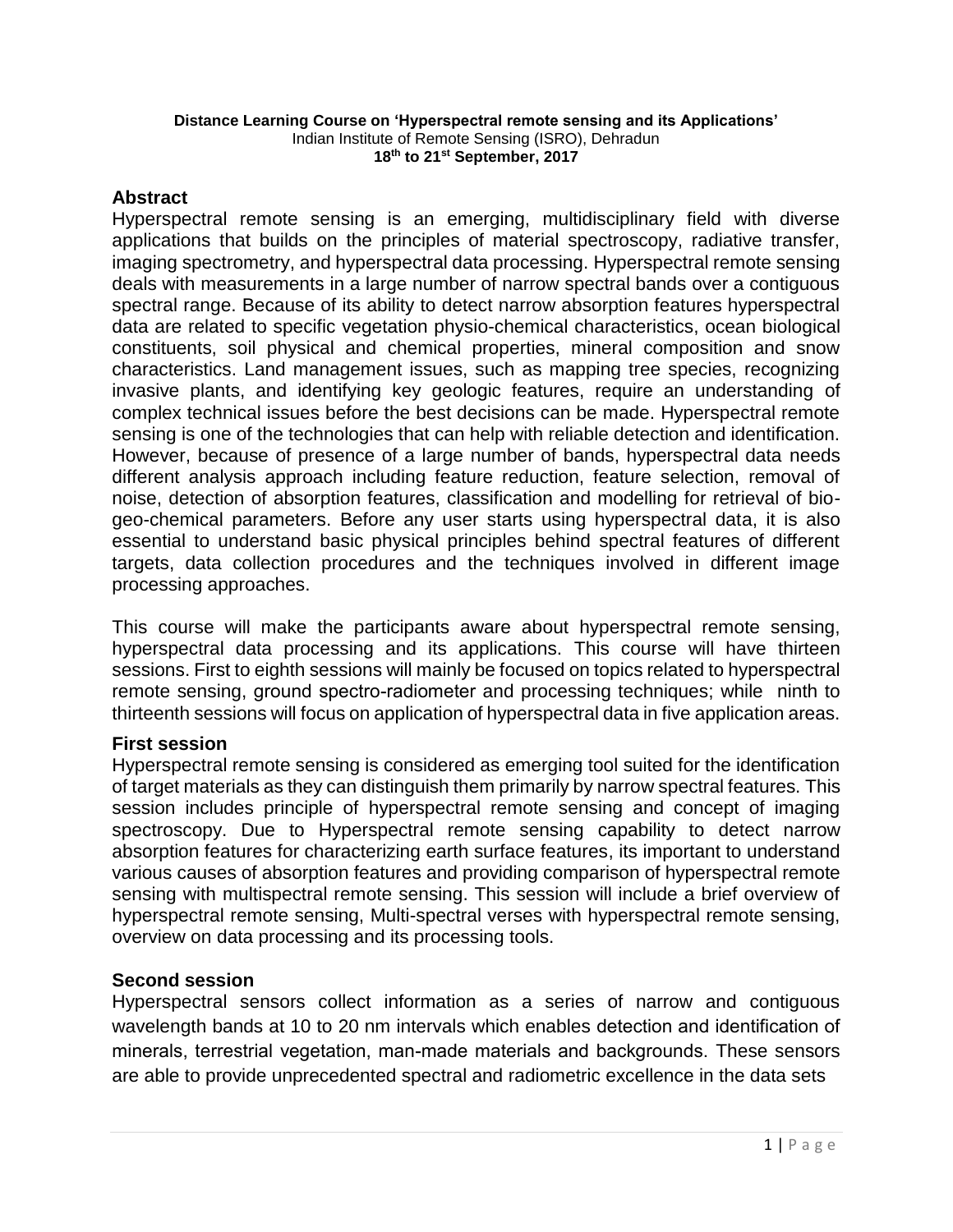and attained a high level of performance in its operational stability. This session will cover historical background of hyperspectral remote sensing as well as various airborne, spaceborne and ground-based hyperspectral sensors and their characteristics.

## **Third session**

The hyper-spectral data is subject to radiometric errors which can be at sensor level, random errors, striping, bad bands, smile effect etc. Atmosphere, also on other hand, introduce noise in the images, thereby affecting the data quality. To this end, this session will deal with pre-processing of hyperspectral data. The pre-processing includes the sensor error correction such as bad columns, bad band corrections, and atmospheric corrections, includes different atmospheric models FLAASH, QUAC.

### **Fourth session**

Several hyperspectral tools are developed for information extraction from hyperspectral remote sensing data which often includes large data sets. This session will cover demonstration on hyperspectral data processing which includes pre-processing (sensor and atmospheric error correction).

### **Fifth session**

This session will cover data dimensionality reduction techniques including the reduction of data, both spectrally with MNF, ICA and specially using Pixel Purity Index to identify pure pixels for the classification.

#### **Sixth session**

One objective of hyperspectral data processing is to classify collected imagery into distinct material constituents relevant to particular applications, and produce classification maps that indicate where the constituents are present. Such information products can include land-cover maps, surface mineral maps, vegetation species for agricultural or other earth science studies, or manmade materials for urban mapping. This sixth session will cover hard and soft classification algorithms, role of indices for hyperspectral data as well as accuracy assessment methods while focusing on specific class extraction.

#### **Seventh session**

This session covers about demonstration on ground spectro-radiometer for spectral data collection of various earth surface features. This session also includes generation of spectral library collected using spectro-radiometer and spectral resampling of spectral library with respect to pre-processed hyperspectral image.

#### **Eighth session**

This session covers about land cover classification of hyperspectral data with the help of collected ground spectra using per pixel (Spectral Angle Mapper) and sub pixel (Linear Spectral Unmixing) techniques in the ENVI software.

#### **Ninth session**

Hyperspectral remote sensing provides near laboratory quality reflectance spectra of each single pixel which helps to extract vital information regarding the chemical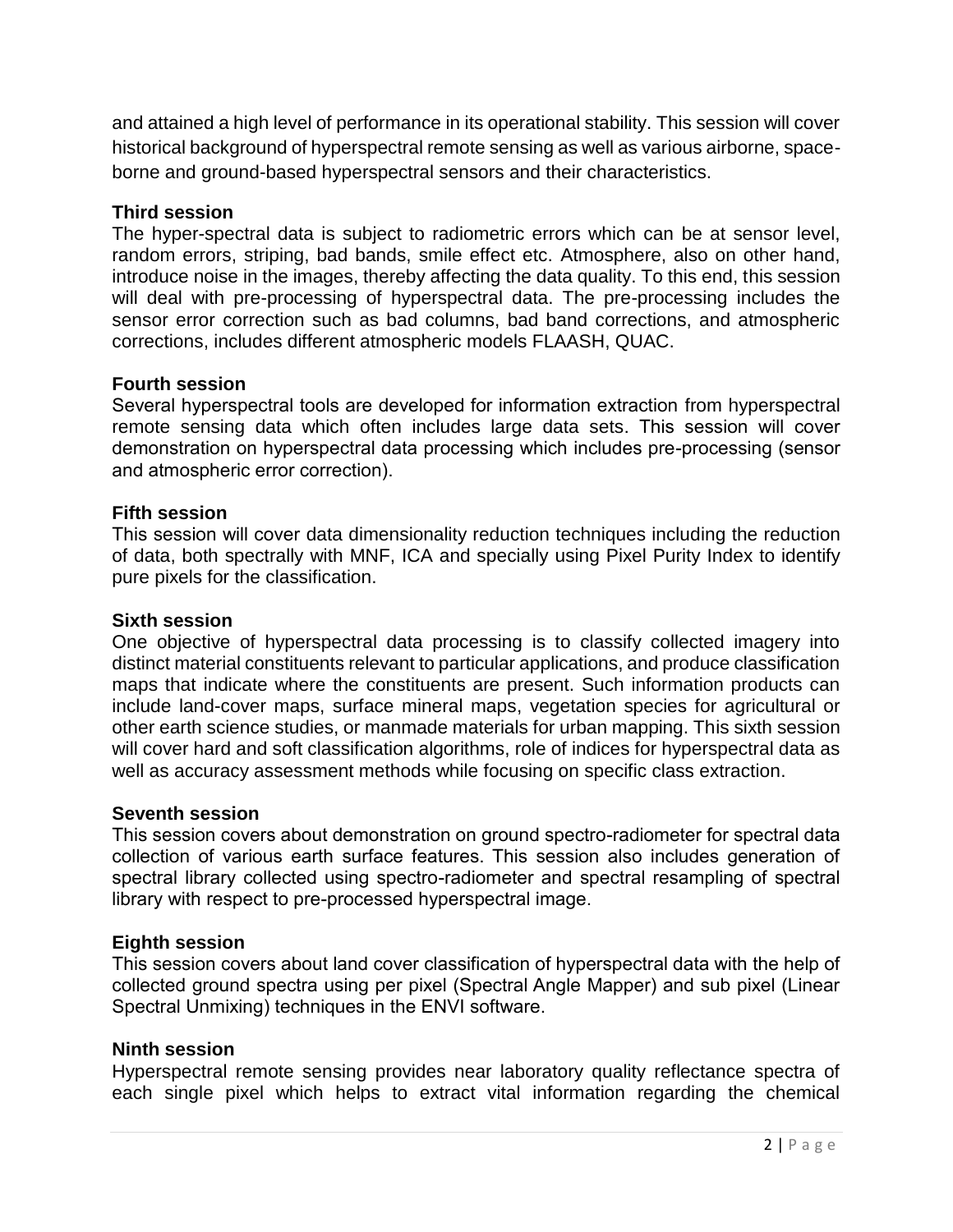constitution of the various materials including soil constituents. Studying the peculiar spectral absorption and reflectance features helps for predictive modelling and quantification of various soil properties like soil salinity, organic matter content, soil clay mineral composition, soil pollution etc. These approaches will help for better assessment of various soil degradation processes as well as soil quality.

## **Tenth session**

The identification of individual tree species/community has long been of interest using field spectro-radiometric techniques. The different spectral response patterns can typically be related strongly to tree species differentiation (color, leaf morphology, canopy morphology). Species vary by leaf angle, crown structure and color and hyperspectral data is more suitable to identify fine spectral differences. Hyperspectral imagery can be used to classify forest cover based on species composition and foliar chemical characteristics. Hyperspectral imagery can be used to derive estimate of foliar chlorophyll and foliar nitrogen concentrations. Ecological research is likely to benefit from the increased spectral resolution that hyperspectral remote sensing can provide.

## **Eleventh Session**

In the field of mineral exploration, remote sensing has significant contribution such as mapping of geological faults and fractures and host rock that localize ore deposits based on their spectral signatures. However a major limitation of using remote sensing approaches to mineral exploration with broad-band multispectral sensors is the insufficient spectral resolution to map hydrothermal alteration minerals, which exhibit subtle differences in spectral signatures at narrow band width in electromagnetic spectrum. The advent of new hyperspectral sensor technology, in terms of both sensor and technique development, has provided opportunity to revisit previous remote sensing approaches to mineral exploration as well as development of improved methods. This session will explain the use of hyperspectral remote sensing for the geological applications such as identification and mapping of minerals.

## **Twelfth Session**

The morphology of cities is very complex spatially due to immense heterogeneity in their structure. With time, the conditions are changing at fast pace within the urban canopy due to changing environments, human movements, and reconstruction and technological advancements. Knowledge about chemical compositions and radiative properties of both novel and older construction materials is required to ensure about their dynamic impacts. This session talks about Hyperspectral Remote Sensing for urban applications for land cover classification based on a priori knowledge about materials' spectral characteristics.

## **Thirteen Session**

The remote sensing technique has been known for providing spatial and temporal information of natural resources. Its application in the field of water quality monitoring and assessment is at nascent stage. With the advancement in the field of sensor technology such as "hyperspectral sensors", remote sensing provides great opportunity to assess and monitor water quality of surface water bodies. The substances in the surface water significantly change the backscattering characteristic. Remote sensing techniques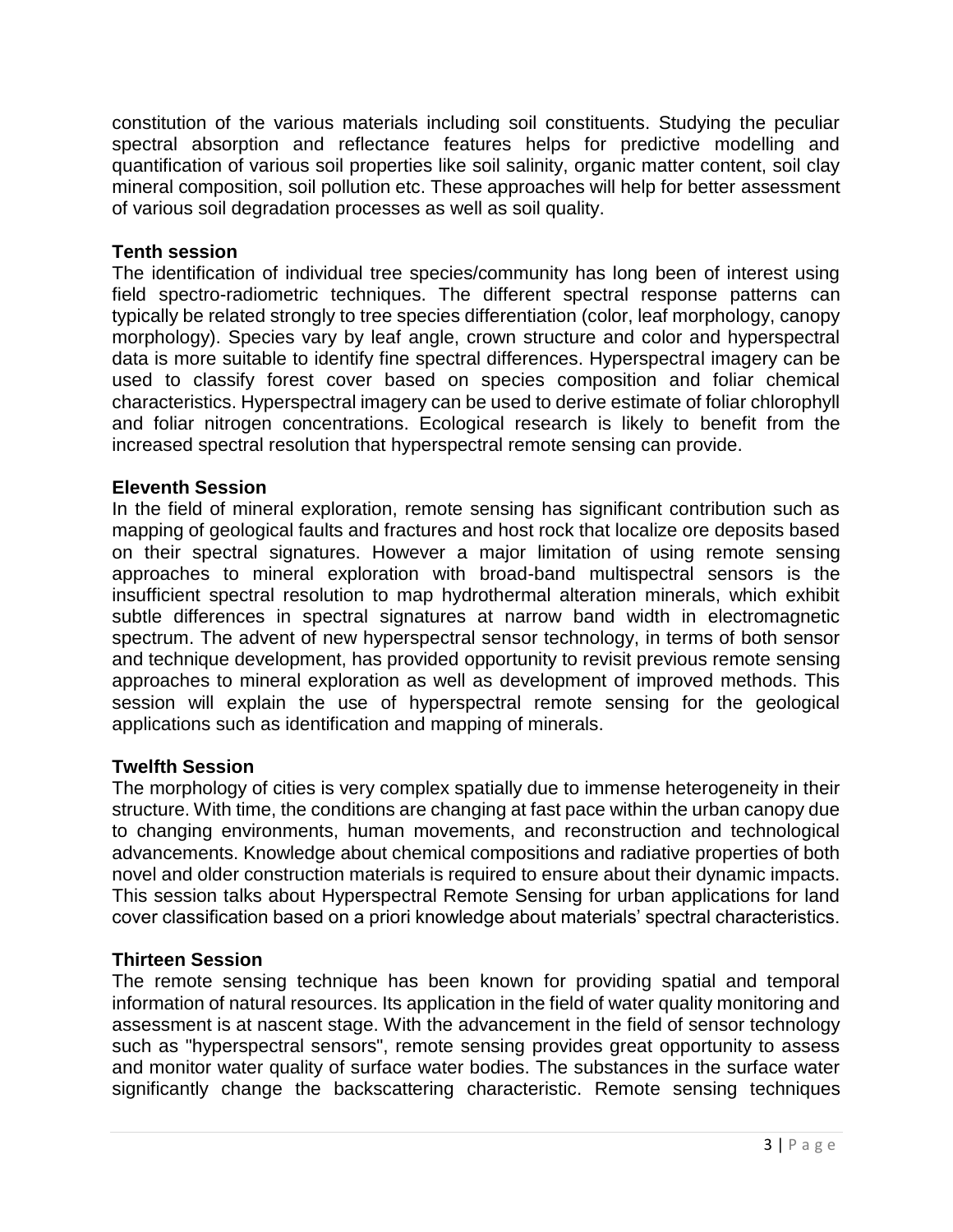depend on the ability to measure these changes in the spectral signature backscattered from water and relate these measured changes by empirical or analytical models to a water quality parameter. The optimal wavelength used to measure a water quality parameter is dependent on the substance being measured, its concentration, and the sensor characteristics. In similar line, attempts have been made to analyse snow physical parameter like snow grain size mapping using hyperspectral data.

| <b>Coordinator:</b>                                   | Time (Hrs)         | <b>Resource</b>   |  |
|-------------------------------------------------------|--------------------|-------------------|--|
| <b>Speakers/ Resource Persons:</b>                    |                    | <b>Persons</b>    |  |
| Day 1 (18.09.2017)                                    |                    |                   |  |
| First Session: Hyperspectral Remote Sensing           | 11:00-12:00        | Shri. Vinay Kumar |  |
| (HRS): An Overview and Applications                   |                    |                   |  |
| Principle of Hyperspectral Remote Sensing (HRS)       |                    |                   |  |
| Terrestrial, Airborne and Space borne HRS             |                    |                   |  |
| Causes of absorption,                                 |                    |                   |  |
| Multispectral Vs Hyperspectral,                       |                    |                   |  |
| Overview of hyperspectral data processing,            |                    |                   |  |
| Hyperspectral data processing softwares               |                    |                   |  |
| Limitations of hyperspectral data                     |                    |                   |  |
| Second Session: Hyperspectral remote sensing:         | 12:00-13:00        | Shri. Vinay Kumar |  |
| <b>Platform and sensors</b>                           |                    |                   |  |
| Past, Present and Future HRS sensors,                 |                    |                   |  |
| Airborne hyperspectral sensors,                       |                    |                   |  |
| Spaceborne<br>(Earth<br>and<br>Extra-terrestrial)     |                    |                   |  |
| hyperspectral sensors,                                |                    |                   |  |
| Ground based hyperspectral sensors                    |                    |                   |  |
| <b>ISRO Program on HRS Imaging</b>                    |                    |                   |  |
| Future ISRO hyperspectral Sensors and their           |                    |                   |  |
| characteristics                                       |                    |                   |  |
| Lunch Break (13:00-14:00)                             |                    |                   |  |
| Third Session: Hyperspectral Image Pre-               | 15:00-16:00        | Mrs. Manu Mehta   |  |
| processing                                            |                    |                   |  |
| Radiometeric errors (sensor, atmospheric related)     |                    |                   |  |
| Bad band and bad column removal                       |                    |                   |  |
| Atmospheric correction (relative and absolute)        |                    |                   |  |
| <b>Fourth Session: Demonstration on Hyperspectral</b> | 16:00-17:00        | Shri. Vinay Kumar |  |
| <b>Data Pre-processing</b>                            |                    |                   |  |
| Sensor error correction (Bad band & bad column        |                    |                   |  |
| removal)<br>Atmospheric correction using FLAASH       |                    |                   |  |
|                                                       |                    |                   |  |
|                                                       | Day 2 (19.09.2017) |                   |  |
| <b>Fifth Session: Data dimensionality reduction</b>   | 11:00-12:00        | Mrs. Richa U      |  |
| Data Dimensionality reduction                         |                    | Sharma            |  |
| <b>Endmember selection</b>                            |                    |                   |  |

## **Outline of the Course**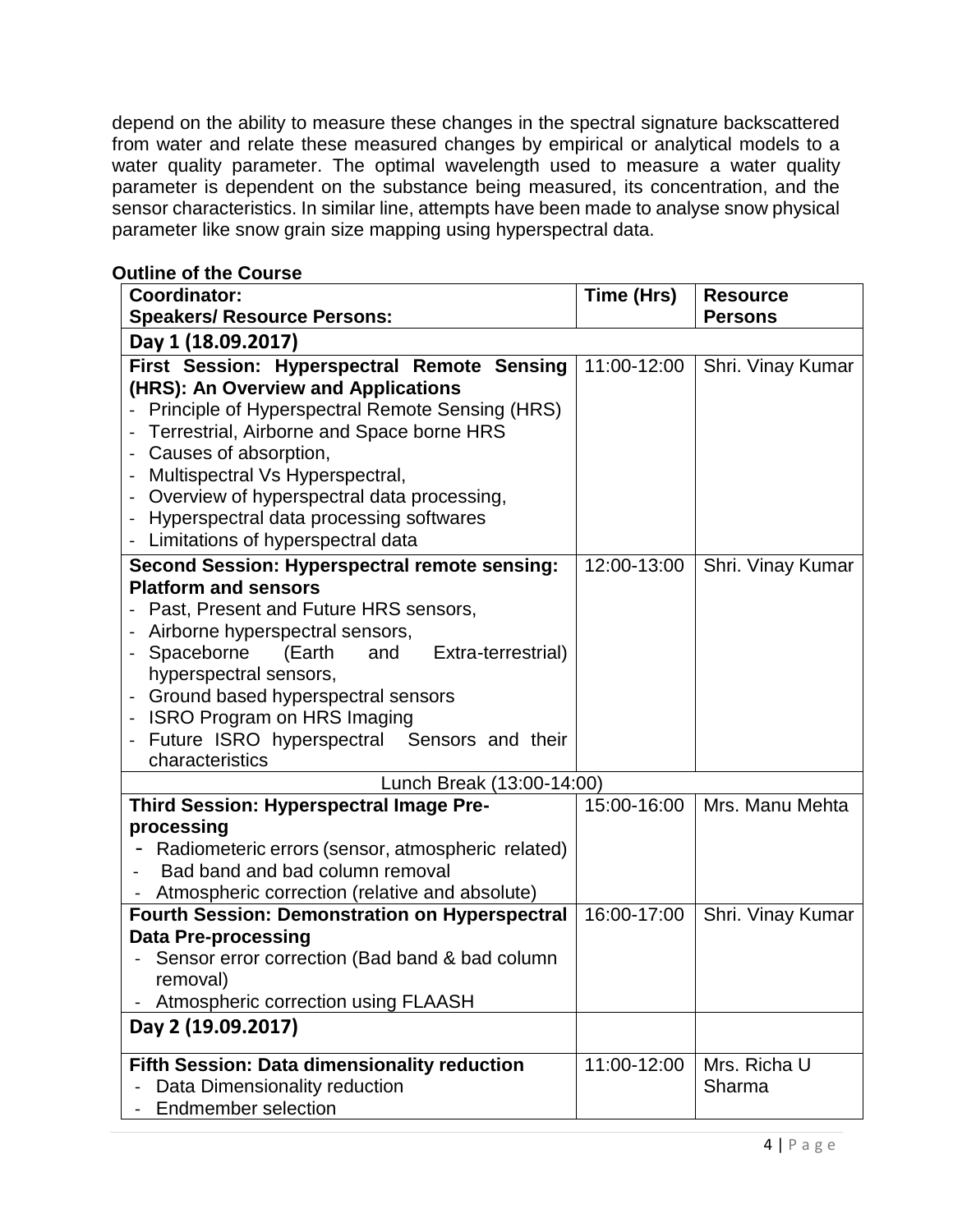| <b>Sixth Session: Optical and Thermal</b>               | 12:00-13:00 | Dr. Anil Kumar    |
|---------------------------------------------------------|-------------|-------------------|
| <b>Hyperspectral Image Classification</b>               |             |                   |
| Pixel based hard classification algorithms              |             |                   |
| Pixel based soft classification algorithms              |             |                   |
| Role of Indices for hyperspectral data                  |             |                   |
| classification - showcase of in-house tool              |             |                   |
| Accuracy assessment methods - hard and soft             |             |                   |
| output                                                  |             |                   |
| Lunch Break (13:00-14:00)                               |             |                   |
| Seventh Session: Demonstration on spectro-              | 15:00-16:00 | Shri. Vinay Kumar |
| radiometer and spectral library creation                |             |                   |
| Spectral Data collection using ground spectro-          |             |                   |
| Radiometer                                              |             |                   |
| <b>Creation of Spectral library</b>                     |             |                   |
| Eighth Session: Demonstration on Hyperspectral          | 16:00-17:00 | Shri. Vinay Kumar |
| data classification                                     |             |                   |
| <b>Classification using Spectral Angle Mapper (SAM)</b> |             |                   |
| and Linear Spectral Unmixing (LSU)                      |             |                   |
| Day 3 (20.09.2017)                                      |             |                   |
| Ninth Session: Hyperspectral Remote Sensing             | 11:00-12:00 | Shri. Justin      |
| for Agriculture and soil Studies                        |             | George K          |
| Soil type Studies                                       |             |                   |
| <b>Soil fertility Studies</b>                           |             |                   |
| Crop related studies                                    |             |                   |
|                                                         |             |                   |
| <b>Tenth Session: Hyperspectral Remote Sensing</b>      | 12:00-13:00 | Dr. Hitendra      |
| for Forestry Applications                               |             | Padalia           |
| - Plant species/community level detection<br>and        |             |                   |
| discrimination.                                         |             |                   |
| Canopy chlorophyll estimation.                          |             |                   |
| Foliar nitrogen content estimation.                     |             |                   |
| Vegetation spectral library                             |             |                   |
| Lunch Break (13:00-14:00)                               |             |                   |
| <b>Eleventh Session: Hyperspectral remote Sensing</b>   | 15:00-16:00 | Mrs. Richa U      |
| for Geological Applications                             |             | Sharma            |
| Spectra of minerals and their diagnostic                |             |                   |
| absorptions                                             |             |                   |
| Mineral Mapping using hyperspectral data                |             |                   |
| <b>Planetary HRS</b>                                    |             |                   |
| Case studies, Planetary Geology                         |             |                   |
| <b>Twelfth Session: Hyperspectral Remote Sensing</b>    | 16:00-17:00 | Ms. Asfa Siddiqui |
| for Urban Studies                                       |             |                   |
| Road extraction and mapping                             |             |                   |
| <b>Extraction of Impervious surfaces</b>                |             |                   |
| Hyperspectral classification for urban areas            |             |                   |
|                                                         |             |                   |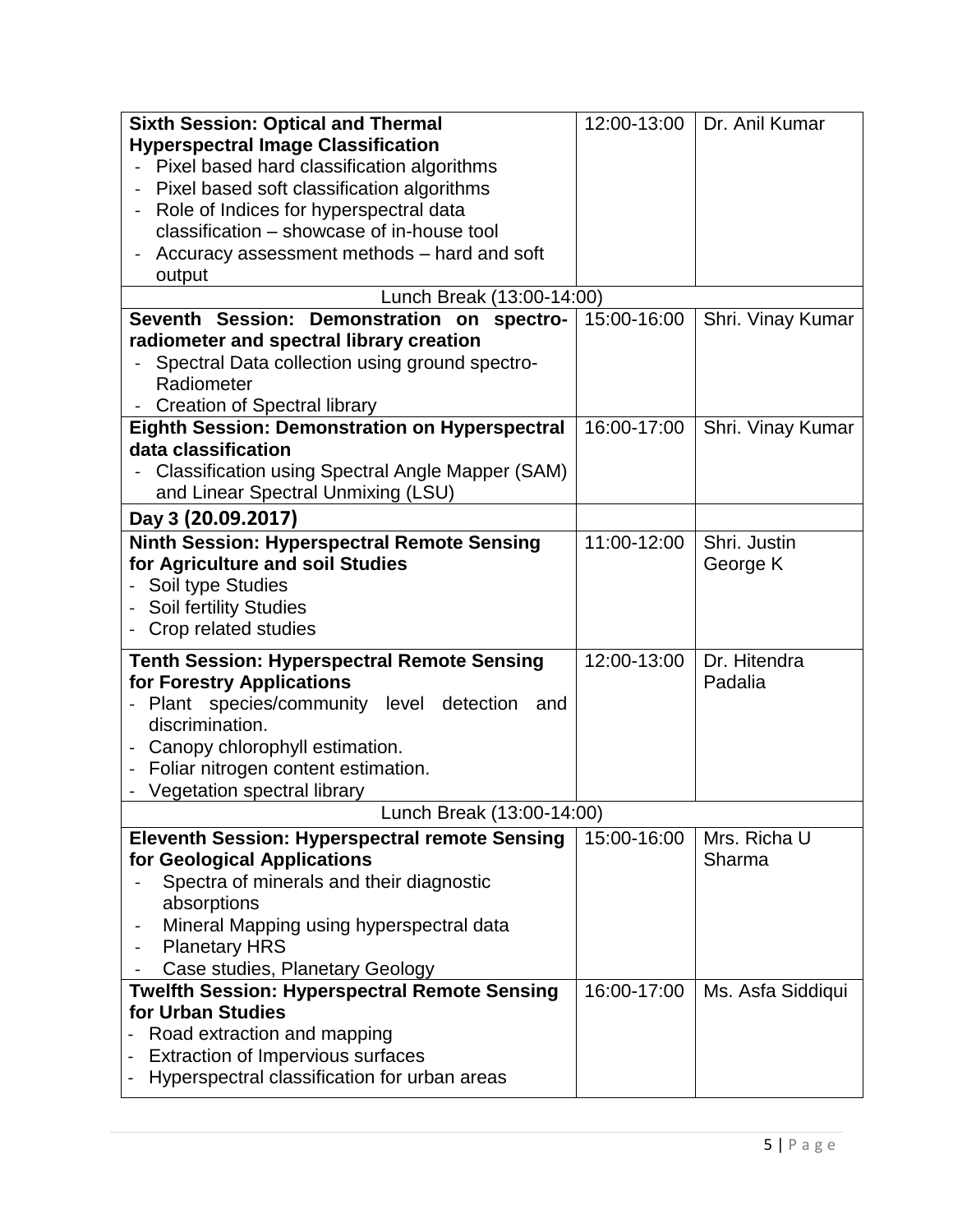| Day 4 (21.09.2017)                                       |  |                                |
|----------------------------------------------------------|--|--------------------------------|
| <b>Thirteenth Session: Hyperspectral Remote</b>          |  | 11:00-12:00   Dr. Vaibhav Garg |
| <b>Sensing for Water and snow cover Studies</b>          |  |                                |
| <b>Water Quality Mapping</b><br>$\overline{\phantom{a}}$ |  |                                |
| <b>Snow Physical Parameters</b>                          |  |                                |
| Recent attempts on Soil Moisture Mapping                 |  |                                |
| Panel discussion(12:00-13:00)                            |  |                                |
|                                                          |  |                                |
|                                                          |  |                                |

# **Organizer and Speaker(s):**

| Anil Kumar is Scientist/Engineer 'SG' at Indian Institute of Remote<br>Sensing (IIRS), ISRO, Dehradun, India. He received his B.Tech<br>degree in Civil Engineering from University of Lucknow, India and<br>M.E. degre as well as inservise part time Ph.D in soft computing<br>from Indian Institute of Technology, Roorkee, India. His current<br>research interests are in the area of Soft computing, Digital<br>Photogrammetry, GPS and LiDAR.                  |
|-----------------------------------------------------------------------------------------------------------------------------------------------------------------------------------------------------------------------------------------------------------------------------------------------------------------------------------------------------------------------------------------------------------------------------------------------------------------------|
| Hitendra Padalia is Scientist/Engineer 'SF' at Forestry and Ecology<br>Department of Indian Institute of Remote Sensing, ISRO,<br>Dehradun. He received M.Sc. in Forest: Economics<br>and<br>Management and Ph.D. degree in Forestry from from FRI<br>University, Dehradun. His research interests are hyperspectral<br>microwave RS and modelling applications for forestry and<br>ecological studies.                                                               |
| Vaibhav Garg is Scientist/Engineer 'SE' at Indian Institute of<br>Remote Sensing (IIRS), ISRO, Dehradun, India. He is basically a<br>Civil Engineering graduate, he did his masters from MNIT Jaipur<br>with specialisation Water Resources Engineering. He did his phD<br>from Civil Engineering Department, Indian Institute of Technology<br>Bombay, Mumbai, India. His current field of intrest is surface water<br>hydrology and water quality studies.          |
| Manu Mehta is Scientist/ Engineer 'SE' at Photogrammetry and<br>Remote Sensing Department of Indian Institute of Remote Sensing,<br>ISRO, Dehradun. She received her M. Tech. degree in<br>Optoelectronics and Optical Communication from Indian Institute of<br>Technology, Delhi. Her current interests include aerosol remote<br>sensing over land and ocean, spatio-temporal analysis, radiative<br>transfer modelling and aerosol retrieval from satellite data. |